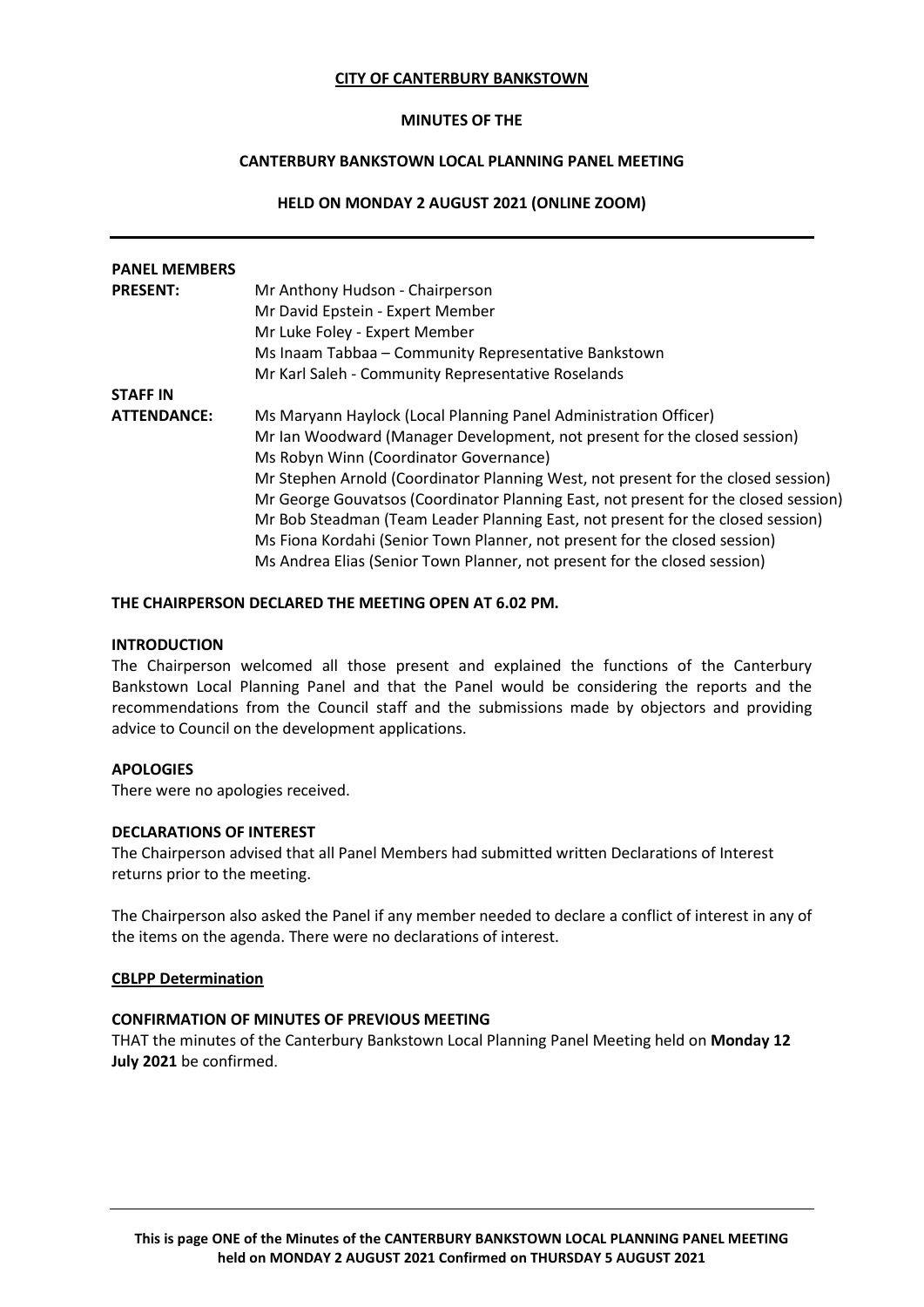**1 DA-605/2019 44 KITCHENER PARADE, BANKSTOWN: DEMOLITION OF EXISTING STRUCTURES AND CONSTRUCTION OF A SEVEN STOREY MIXED USE DEVELOPMENT OVER TWO BASEMENT LEVELS OF CAR PARKING WITH STRATA SUBDIVISION UNDER THE PROVISIONS OF STATE ENVIRONMENTAL PLANNING POLICY (AFFORDABLE RENTAL HOUSING) 2009**

# **Site Visit**

A virtual/online inspection of the site was undertaken by the Panel members prior to the public hearing.

# **Public Addresses**

The following people addressed the meeting in relation to this item:

• Mr Ghazi Al Ali – Architect (representing applicant)

### **Panel Assessment**

Ms Inaam Tabbaa was the Community Panel Member present for the deliberation and voting for this matter.

The Panel agrees with the assessment and the recommendation for approval.

This is a constrained site (width) and the proposed development has been constrained appropriately to achieve the affordable housing outcome including reduced height and design of basement.

The Council is agreeable to the terms of the proposed VPA for the 3 parking spaces and this will be the subject of a deferred commencement condition (two year time limit as requested by applicant)

# **CBLPP Determination**

THAT Development Application DA-605/2019 be **APPROVED** in accordance with the Council staff report recommendation, subject to the following amendments to the recommended conditions:

- (a) Schedule A condition one add "7.12 " after the word "Section" in second paragraph The development contributions required to be paid in the operative part of the consent are not to be taken into account in the VPA, and the VPA payments are in addition to the Section *"7.12"* payments in the operative part of the consent.
- (b) Delete condition 9
- (c) Condition 82 second last paragraph to be amended to read:
	- The location of the "*seven* dwellings proposed to be used for the purposes of affordable rental housing" shall be identified on an A4 size site plan attached to the Section 88E Instrument.
- (d) Condition 88 to be amended to read in the second last paragraph: All car parking spaces shall be allocated "*and be part of the relevant allotments"* and marked according to these requirements.
- (e) Condition 98 first paragraph to be amended to read: Waste Collection Agreement with Council Prior to the issue of an Occupation Certificate, the developer is to enter into a formal agreement with Council for the utilisation of Council's Domestic Waste Collection Service. This is to include Council being provided an easement *"at no cost to council"* for unimpeded access to and from the waste collection locations for council and its contractors to enter and exit for the purpose of waste and recycling collection. The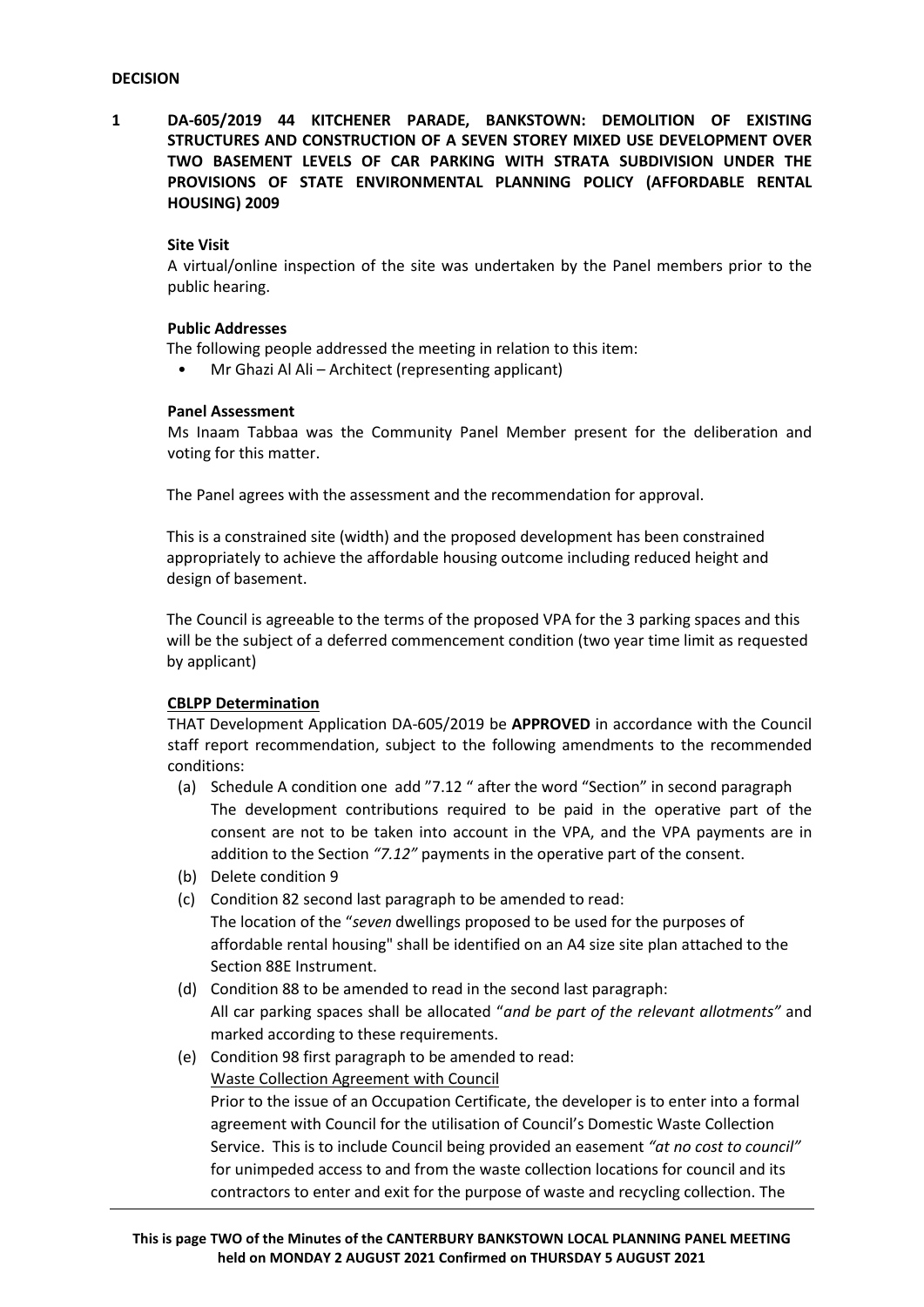development is also required to indemnify council and its contractors against claims for loss or damage or wear and tear of access roads or to other parts of the building.

# **Vote: 4 – 0 in favour**

**2 DA-783/2020 6-8 KENT STREET, BELMORE: DEMOLITION OF EXISTING BUILDINGS AND CONSTRUCTION OF A FIVE STOREY SHOP TOP HOUSING DEVELOPMENT COMPRISING OF 22 APARTMENTS, ONE COMMERCIAL PREMISE ON GROUND FLOOR AND TWO LEVELS OF BASEMENT PARKING**

# **Site Visit**

A virtual/online inspection of the site was undertaken by the Panel members prior to the public hearing.

# **Public Addresses**

The following people addressed the meeting in relation to this item:

- Mr Mirwana Hanna (applicant)
- Ross Howieson Architect (representing applicant)
- Ali Hammoud Town Planner (representing applicant)

## **Panel Assessment**

Karl Saleh was the Community Panel Member present for the deliberation and voting for this matter.

The Panel generally agrees with the assessment of the DA in the report.

However, as this is a new development the Panel is of the view that design improvements are required to address light, ventilation and privacy issues in a number of areas including "BED 2" of units 3.01, 3.02, 3.03, and in BEDs 1 and 2 of units 1.01, 2.01.

Suggested design changes include:

- (a) The lightwell outside bedrooms 1 and 2 of units 1.01 and 2.01 to be fully open to the sky. Windows should be positioned to avoid overlooking from one bedroom into another and to minimise noise impacts between the units. The Panel notes that the use lightwells for natural ventilation to habitable rooms is not supported in the ADG. See comments below.
- (b) Bedroom 2 of units 3.01 and 3.02 and 3.03 should be deleted and either 1 bed units provided or reduce the number of units to provide proper windows to bedrooms with an outlook to the street or to a landscaped courtyard.
- (c) Delete bathroom 2 windows in units 1.06, 2.06 and 3.07 visual and aural privacy is compromised with adjacent private open space/balconies of units 3.05, 2.04 and 1.04.
- (d) As per (a) above, windows in units 2.04, 3.05, and 4.01 in the southern lightwell should be positioned to avoid overlooking from bedrooms to the private open space of the units above and below to minimise noise impacts between the units.
- (e) Provide additional common open space on the roof with appropriate setbacks and landscaping to complement the ground floor common open space and to achieve the required 50% sunlight access.